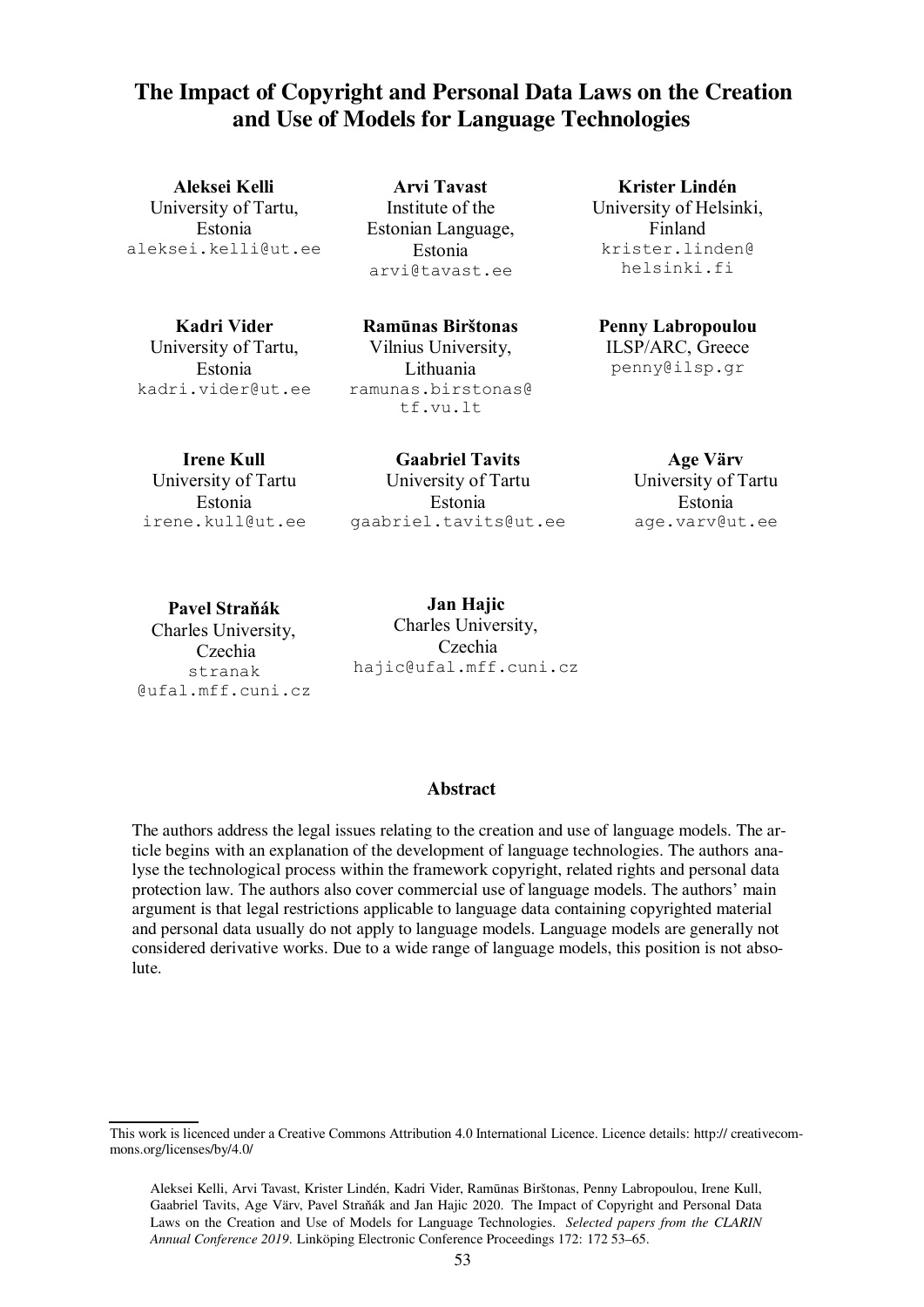#### **1 Introduction**

The development of language technologies (LTs) relies on the use of language data (LD). Language data is often covered with several tiers of rights (copyright, related rights, personal data rights). Their use can be based on a contractual (e.g. licence, contract, terms of use/service, etc.) or exception model as regards IPR and a consent or exemption model concerning personal data.

The current paper discusses the impact of language data's legal regime on LTs. The question is whether legal restrictions applicable to language data apply to the language technologies that are developed using them as well. The authors analyse how far, in the pipeline of developing language technologies, the original copyright and personal data protection regulations apply. If we take a recorded phone call, for instance, it is evident that copyright and data protection apply to a copy of that recording. At the other extreme, it is equally apparent that they do not apply to the Voice UI (User Interface) of a new fridge, even though the latter was trained on a corpus containing the former. The line where the original rights cease to apply has to be somewhere between these points, and researchers and developers need to know where.

The authors present arguments that copyright and personal data restrictions covering language data usually do not affect language models.<sup>1</sup>

The article develops further the previous legal research conducted in the field of language technologies (see Eckart de Castilho et al. 2018; Kelli et al. 2016; Kamocki et al. 2019; Kelli et al. 2018a; Ilin and Kelli 2019; Klavan et al. 2018).

#### **2 From language data to language technologies**

The development of data-driven/data-based language technologies contains:

**1. Collection of raw data** (written texts, speech recordings, photos, videos, etc.). These often include copyrighted material and personal data. Their development usually does not involve any other activities than the actual recording, initial cleaning and sanity-checking of the data.

Dangers for both copyright and personal data implications can be real: re-publication of copyrighted works, infringement of privacy by governments or insurance companies, etc.

It is almost impossible to anonymise data entirely so that it would become impossible to identify any persons.

**2. Compilation of datasets, or collections of data** (raw text corpora like Google News, Common Crawl<sup>2</sup> or Open Subtitles<sup>3</sup>, speech corpora like the Prague Database of Spoken Czech, etc.). The above, but collected and organised with a specific criterion in mind (e.g. speech recordings of a particular topic by residents of a specific region to capture the accent of the region). These datasets usually come in such quantities that any individual piece of data constitutes a negligible part of the whole, and could in principle be removed without affecting the usability of the dataset.

For personal data purposes, data collections are not different from raw data. The main practical difference is that the sheer volume of data may make it technically difficult for an individual to become aware that their data has been included in the dataset.

At the IPR side, the original rights of the individual pieces of data remain as is when included in the dataset. For instance, the copyright of a photo or speech recording is carried over so that the copyright of the dataset consists of the copyright of the individual items. IPR of the individual items must first be cleared to attach a single licence to a dataset. Also, the creation of a dataset often involves a nontrivial contribution in gathering, organising, indexing, presenting, hosting etc. of the data. This reflects on the *sui generis* database (SGDB) right, which governs the *structure* rather than the *contents* of the dataset 4 .

<sup>&</sup>lt;sup>1</sup> The analysis is limited to models containing speech and text.

<sup>&</sup>lt;sup>2</sup> See also **http://commoncrawl.org/** 

<sup>&</sup>lt;sup>3</sup> see also https://www.opensubtitles.org/

<sup>4</sup> In fact, it can be argued that data-sets qualify for database protection (for further discussion, cf. Eckart de Castilho et al. 2018; Kelli et al. 2012).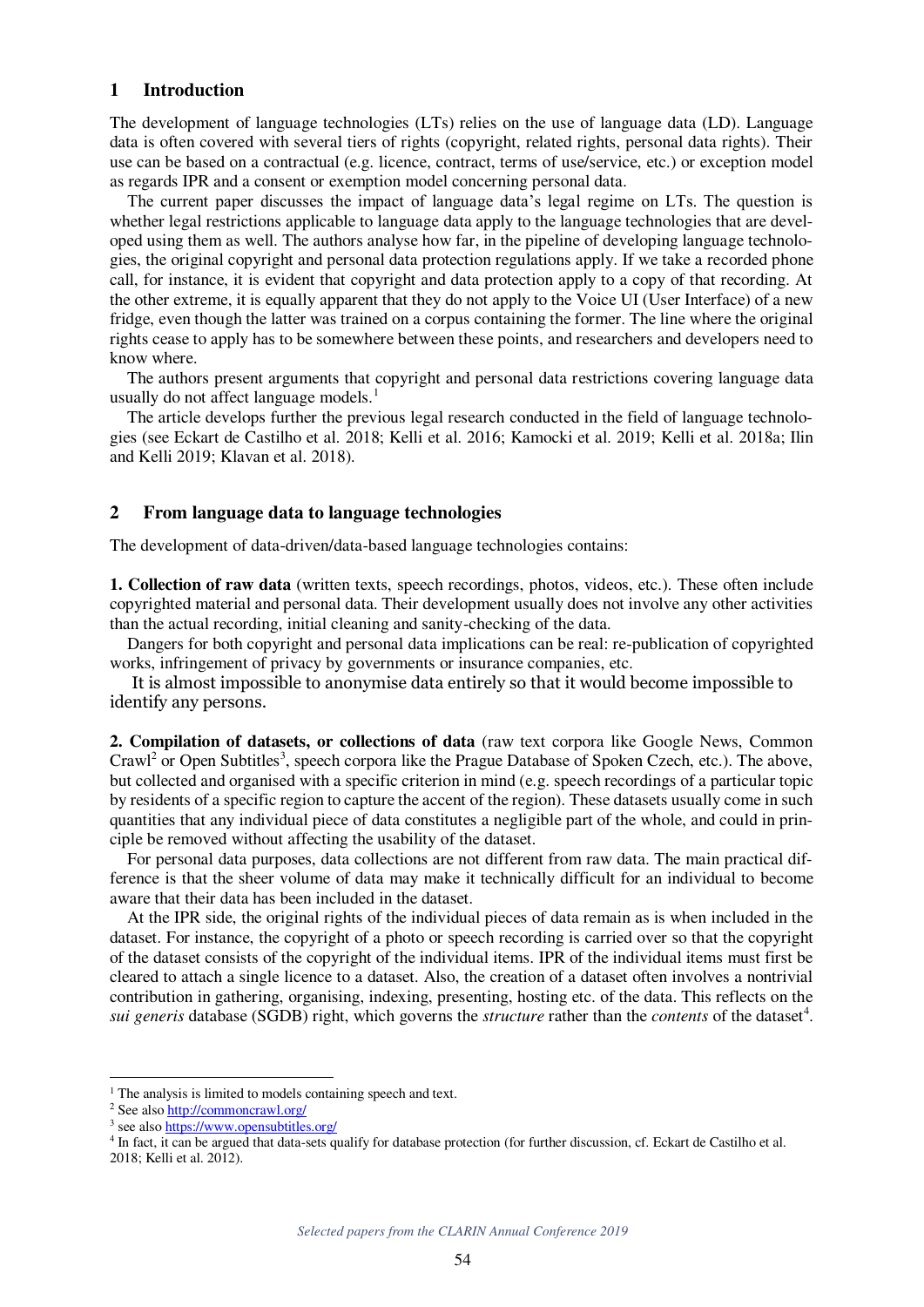**3. Creation of annotated datasets** (POS-tagged corpora of written texts like the web13 (etTenTen)<sup>5</sup>, syntactically parsed corpora like the Universal Dependencies<sup>6</sup> treebanks, etc.). The above, augmented with some analysis.

Again, annotated datasets are not different from raw data in terms of copyright and personal data, although the copyright holders of the raw data and the annotations may be different. The annotation layers may be stored separately and may even have some use on their own. Still, standard practice is to include copies of the original data together with the annotation layers so that the resulting dataset contains all of the original data.

Creation of an annotated dataset includes analysis of the data, either manual, semi-automatic or automatic. When this analysis is performed manually, it can be argued that the copyright of the annotations belongs to the annotators (or the organisation that has commissioned the task). On the other hand, we can argue that a strictly automated annotation of a dataset does not create new rights either on the part of the person(s) that have run the annotation tool nor on the part of the person(s) that have developed the annotation tool.

**4. Models.** Data products developed from some processing on the above, but not necessarily containing the above, which try to model, i.e. represent or describe, language usage. Examples, in this broad sense, include dictionaries, wordlists, frequency distributions, n-gram lists like Google n-grams, pre-trained word embeddings (cf. Grave et al. 2018), pre-trained language models (cf. Devlin et al. 2018).

Creation of a model involves significant amounts of work, expertise and (computational) resources. Steps include at least creation and/or selection of the algorithm, implementation of the algorithm in software, hardware setup (may even include custom hardware development), hyperparameter optimisation, model validation.

Some model types may be consumer products of their own (e.g. dictionaries). Mainly, however, models are used in downstream tasks to create other products.

**5. Semi-finished products** (text-to-speech engine or a visual object detector) and finished products (talking fridge). Out of scope for the current analysis, because their independent status should be beyond doubt.

#### **3 Copyright perspective on the creation of language models**

From the copyright perspective, there are three relevant issues. Firstly, whether copyrighted material is used. Secondly, if it is used, whether there is a legitimate ground for this use. Thirdly, how to define models themselves within the copyright framework.

The requirements for copyright subject matter should be briefly outlined before explaining the copyright law impact on models. The primary and long-established requirement is that of originality. A work is protected if, and only if, it is original. Therefore, the originality requirement defines the copyright status of the input data. Oddly enough, this general requirement was never defined in international treaties or European *acquis* 7 . The task to define the legal meaning of originality for copyright purposes was mainly taken by the Court of Justice of the European Union (CJEU). As was explained in the seminal decision in the *Infopaq* case (C-5/08), originality means the author's intellectual creation. Another relevant explanation in the *Infopaq* case was that an extract consisting of eleven words could constitute an original work (C-5/08 para 48). The Court has also explained that a single word cannot be regarded as an original and protectable work.

In the context of the current paper, the originality requirement is important from two different perspectives. First, if originality is missing from the dataset used for the creation of the model, the pre-text contained in a dataset is not protected and can be used without authorisation. Therefore, even if parts of this text are reproduced in the model, they are not protected either. Second, even if a text as a whole is original and, therefore, protected, the question remains, whether the fragments used in the model are

<sup>&</sup>lt;sup>5</sup> http://doi.org/10.15155/1-00-0000-0000-0000-0012EL

<sup>&</sup>lt;sup>6</sup> See also **https://universaldependencies.org/** 

<sup>&</sup>lt;sup>7</sup> Although it was defined in several EU directives with regard to specific categories of works, such as computer programs or photographic works.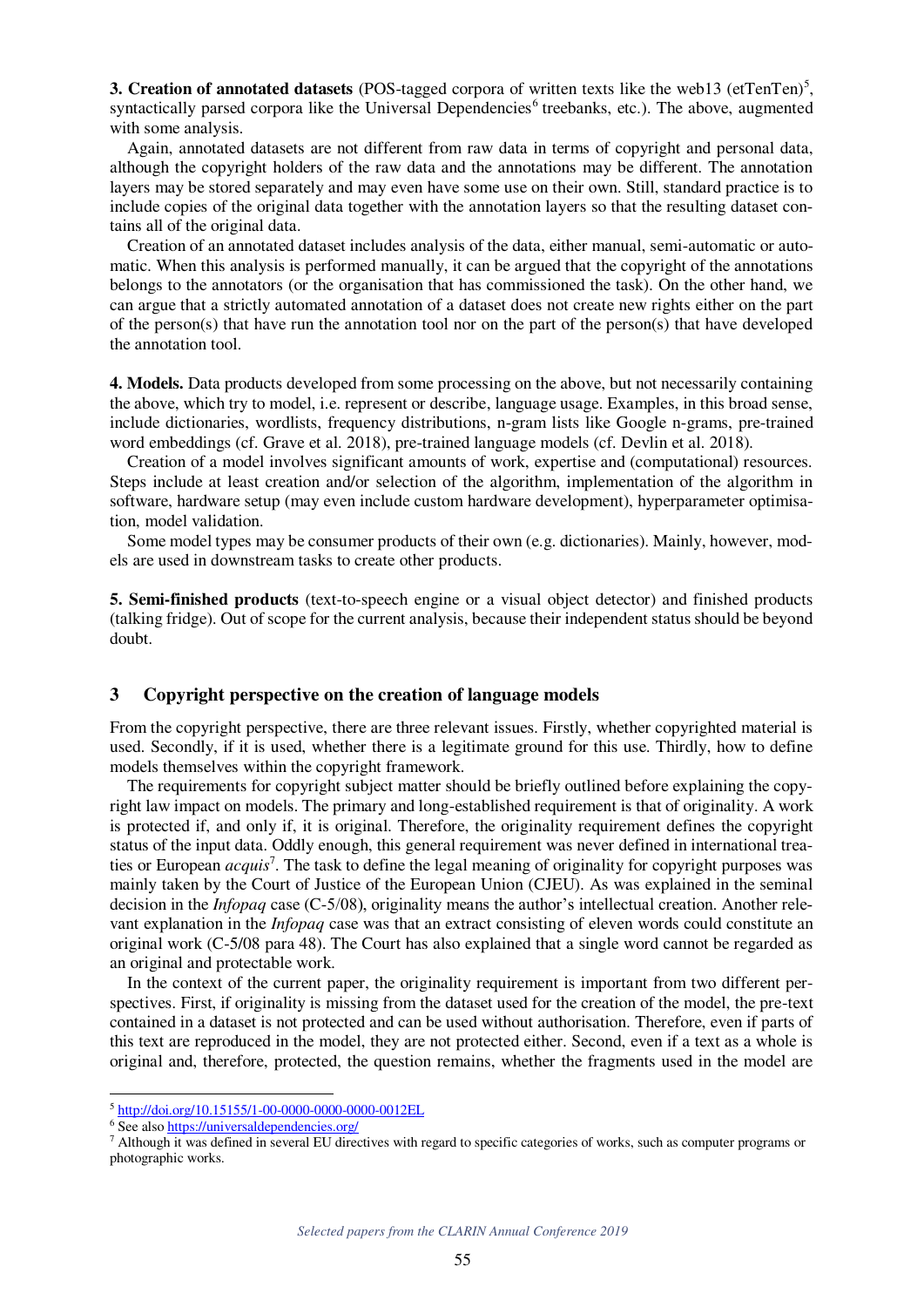original on their own. If they are not, then again, they can be used without authorisation. Thus, originality must be established not only concerning the original work but also as regards the parts used.

To answer the question of whether models are copyright protected, we must establish whether they meet the requirement of originality also on their own (irrespective of the input dataset).

One of the criteria that can be used for assessing originality has to do with the degree of human intellectual effort invested in the process: how far is the model a unique product, the result of the intellectual creation of the author? Building a model (as presented in Section 2) includes several choices and actions on the part of the developer: choice/creation of the dataset, choice/creation of the programme to be used for the training and development of the model and various cycles of testing and validation by tuning the parameters of the training programme.

Text can be too short or trivial or limited in creative choices to qualify as an original work. Some models (like a simple frequency list) may also be too simple or too limited in options (cf. Eckart de Castilho et al. 2018). In nontrivial cases, the *de facto* situation is that models are made available together with the research papers describing them and the software tools used in their creation. Standard licenses applied to models by their creators include Creative Commons (CC) Attribution ShareAlike 4.0 International (e.g., Grave et al. 2018), Apache License 2.0 (Devlin et al. 2018; Yang et al. 2019) and Public Domain Dedication and License v1.0 (e.g., Pennington et al. 2014).

It is also crucial to answer the question about the copyright status of models. The problem is whether they can be considered "derivatives" or "adaptations" of the original (primary or underlying) work. There is no uniform definition of derivative work at EU and international levels. Different jurisdictions have their approaches (for further discussion, see Birštonas and Usonienė, 2013; Eckart de Castilho et al. 2018).

The Berne Convention does not name derivative works but refers to them. According to the convention "[t]ranslations, adaptations, arrangements of music and other alterations of a literary or artistic work shall be protected as original works without prejudice to the copyright in the original work" (Art. 2 (3)). The EU case law concerning derivative works makes a reference to the concept of substantial similarities (T‑19/07 para 259).

Some examples are provided below to describe national approaches. For instance, although the Estonian Copyright Act provides that derivative works are protected by copyright (§ 35 (1)), it does not define the derivative work. Instead, it says that "*translations, adaptations of original works, modifications (arrangements) and other alterations of works*" are considered derivative works (§ 4 (3) clause 21). The Estonian Copyright Act provides that the derivative work has to be "*derived from the work of another author*" (§ 35 (1)). The Act sets forth non-exhaustive examples of what constitutes the creation of derivative works: "*the transformation of a narrative work into a dramatic work or a script, the transformation of a dramatic work or a script into a narrative work, the transformation of a dramatic work into a script, and the transformation of a script into a dramatic work*" (§ 35 (2)).

The Finnish Copyright Act contains the following regulation "A person who translates or adapts a work or converts it into some other literary or artistic form shall have copyright in the work in the new form, but shall not have the right to control it in a manner which infringes the copyright in the original work" (Art. 4 (1)).

According to the Lithuanian Copyright Act, the subject matter of copyright also includes "derivative works created on the basis of other literary, scientific or artistic works (translations, dramatisations, adaptations, annotations, reviews, essays, musical arrangements, static and interactive Internet homepages, and other derivative works)" (Art. 4 (3) clause 1).

The Czech Copyright Act provides that "A work which is the outcome of the creative adaptation of another work, including its translation into another language, shall also be subject to copyright" (Art. 2  $(4)$ ).

Finally, the Greek Copyright Act under 'economic rights' (Art. 3) gives the rightholder of a work the right to authorize or prohibit what we usually term 'derivative works'. In fact, although the term 'derivative' is often used in the Greek related legal literature, it is not used in the law, which prefers to refer to "*the arrangement, adaptation or other alteration of their works*", using the same exact wording as in Article 12 of the Berne Convention. We should also mention here the clause "*the translation of their works*" which is usually deemed a derivative work. The Greek law does not further specify any criteria for assessing what an "*adaptation or alteration*" is, yet similarity to the original work and originality of the new work are typically used for this purpose (Marinos 2018).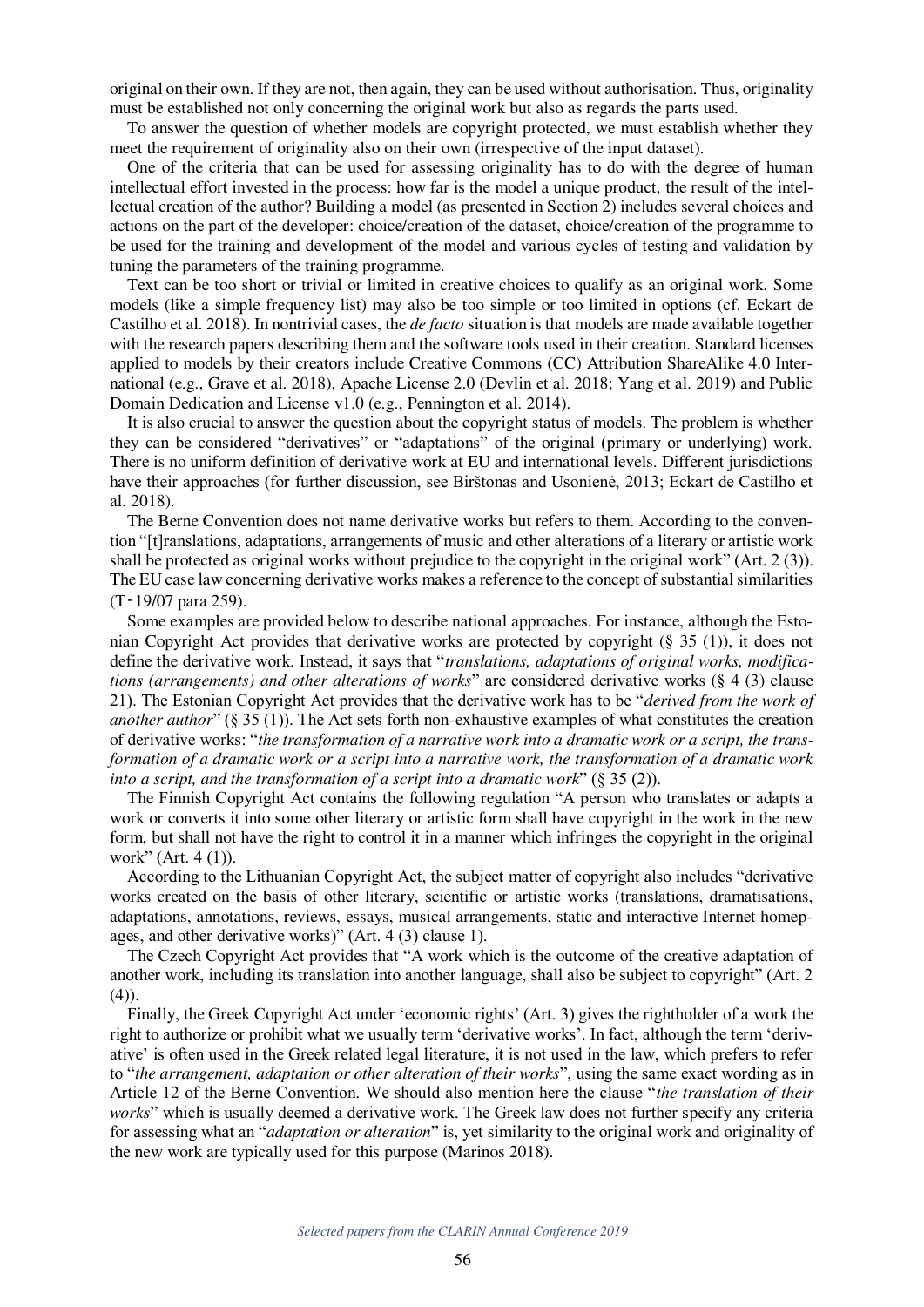Based on the referred copyright laws, it can be concluded that to qualify as a derivative work, it has to include substantial copyright-protected parts of the used primary work.

In addition to national laws, it is useful to look at standard licenses such as Creative Commons (CC) which are used as tools to make copyrighted content (language data) available. For instance, CC Attribution-NoDerivs (CC BY-ND) does not allow to share adapted materials (derivative works). According to CC BY-ND "*Adapted Material means material subject to Copyright and Similar Rights that is derived from or based upon the Licensed Material and in which the Licensed Material is translated, altered, arranged, transformed, or otherwise modified in a manner requiring permission under the Copyright and Similar Rights held by the Licensor*". A key issue here is whether permission is required to create a model.

The authors consider that the creation of the model is done through a data mining activity. The Digital Copyright Directive (DCD) defines text and data mining (TDM) as "*any automated analytical technique aimed at analysing text and data in digital form to generate information which includes but is not limited to patterns, trends and correlations*" (Art. 2 (2)).

The Digital Copyright Directive has two mandatory TDM exceptions. One is meant for research and cultural heritage institutions (Art. 3) and the other for everyone (Art. 4). Since the focus of the current article is on the research context and due to limited space, the authors concentrate on TDM for research purposes.

According to the Digital Copyright Directive research organisations and cultural heritage institutions<sup>8</sup> are entitled to rely on this exception. The Directive defines research organisations extensively. The requirement is that research is conducted "*on a not-for-profit basis or by reinvesting all the profits in its scientific research; or pursuant to a public interest mission recognised by a Member State in such a way that the access to the results generated by such scientific research cannot be enjoyed on a preferential basis*" (Art. 2 (1)).

The Digital Copyright Directive Art. 3 (1) allows making copies of works<sup>9</sup>, objects of related rights (e.g., performances), press publications 10 and extractions from *sui generis* databases for TDM for scientific research. The key issue here is that access to the material has to be lawful.

There are remedies in case rightholders adopt measures limiting the TDM exception. According to 7 (1) of the Digital Copyright Directive, any contractual provision contrary to the exception is unenforceable. The situation is more nuanced with technological measures.<sup>11</sup> The Digital Copyright Directive Art. 3 (3) allows rightholders "*to apply measures to ensure the security and integrity of the networks and databases where the works or other subject-matter are hosted. Such measures shall not go beyond what is necessary to achieve that objective*". The question is, what happens if rightholders go beyond what is allowed by the Directive. According to the InfoSoc Directive Art. 6 (4), Member States shall "*take appropriate measures to ensure that rightholders make available to the beneficiary of an exception or limitation*". It should be mentioned that the practical application of this requirement is not so smooth. There are few efficient mechanisms to compel rightholders to adopt technological measures to allow the free use prescribed by law.

A key issue for language research relates to the use of compiled datasets exploited for TDM. The question is, what can be done with datasets. The Digital Copyright Directive Art. 3 (2) provides that "*Copies of works or other subject-matter made in compliance with paragraph 1 shall be stored with an appropriate level of security and may be retained for the purposes of scientific research, including for the verification of research results*". The Directive does not say clearly whether datasets can be shared among researchers. This is a genuinely crucial issue since research and research infrastructures such as CLARIN are based on the ideology of sharing research data. It remains to be seen how the national

<sup>8</sup> The Digital Copyright Directive defines cultural heritage organisations as "*a publicly accessible library or museum, an archive or a film or audio heritage institution*"(Art. 2 (3)).

<sup>&</sup>lt;sup>9</sup> The quotation right also allows to copy parts of a work. However, according to the EU case law "the user of a protected work wishing to rely on the quotation exception must therefore have the intention of entering into 'dialogue' with that work" (C‑476/17 para. 71). Since the development of language technology relies on works as language data, then there is no 'dialogue' and the quotation right is not applicable.

<sup>&</sup>lt;sup>10</sup> The right to press publications is introduced with the Digital Copyright Directive Art. 15.

<sup>&</sup>lt;sup>11</sup> The InfoSoc Directive Art.  $6(3)$  defines technological protection measures as "any technology, device or component that, in the normal course of its operation, is designed to prevent or restrict acts, in respect of works or other subject-matter, which are not authorised by the rightholder".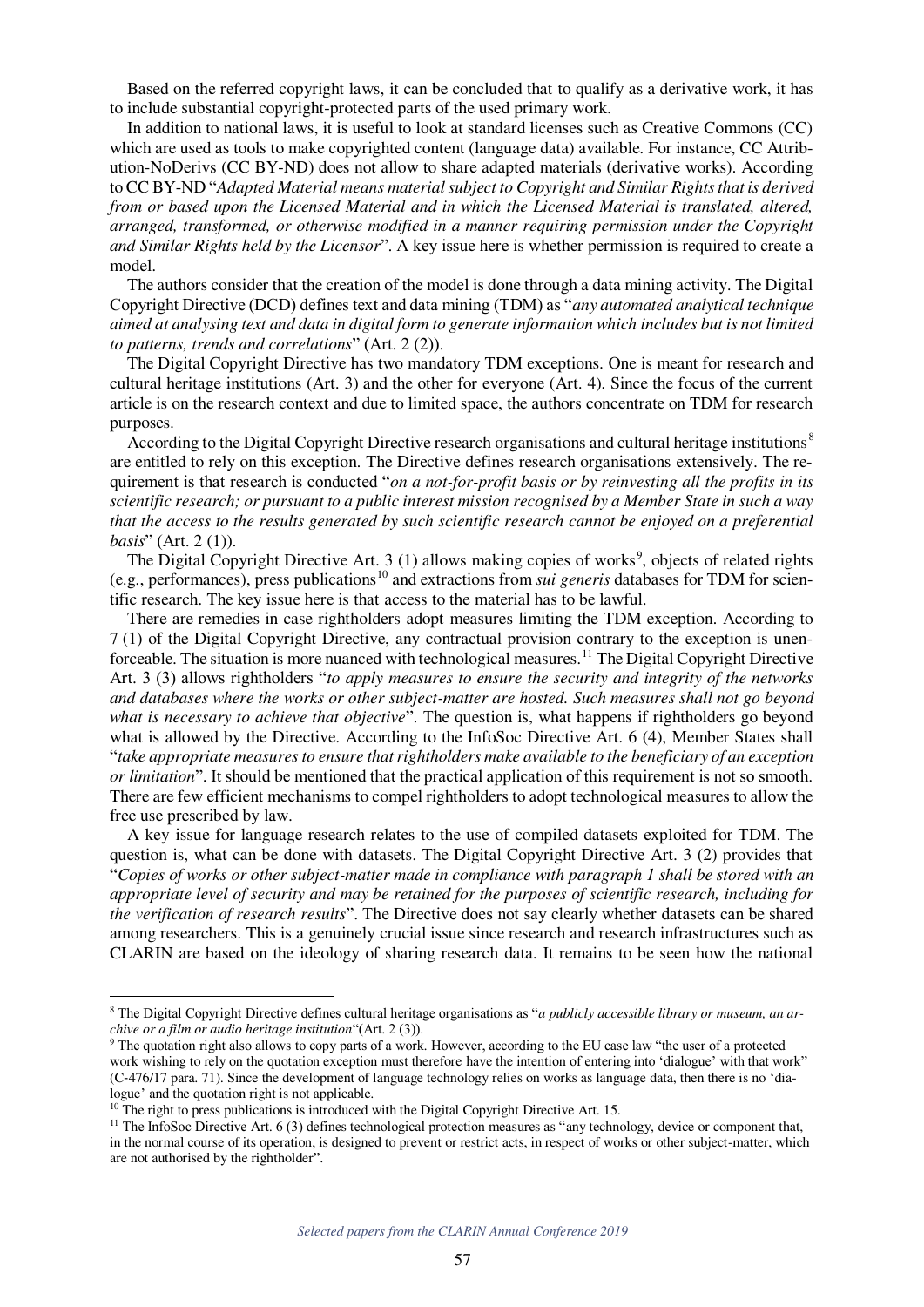legislators implement the provision. The research community should use all possible measures to introduce a regulation which allows at least limited sharing.

The TDM exception is not limited to non-commercial activities. The Directive allows for publicprivate partnerships. This means that research organisations can collaborate with private partners to carry out the TDM (Recital 11 of DCD).

To say whether models constitute derivative works, we should classify and analyse all possible model types, the processes and resource types and modalities they have been built upon. It is not feasible within the limits of this article. It can be argued though that models by definition try to capture *generalities* of language use and *abstract* from the original texts as far as possible, producing mainly lists of words or phrases and patterns with statistical measures. Therefore, they cannot be usually considered derivative works. This conclusion is supported by other researchers as well (see Eckart de Castilho et al. 2018).

#### **4 Database right perspective**

Another set of rights which could encumber the initial material and (possibly) the models, is the *sui generis* database makers right (database right). This type of protection was introduced by the Database Directive of 1996 (DD) and mostly remains a peculiarity of European countries. The database right is different from copyright in several important respects. First of all, the subject matter of protection is only a database. A database is defined as "*a collection of independent works, data or other materials arranged in a systematic or methodical way and individually accessible by electronic or other means*" (DD Art. 1 (2)). Although this could seem like a technical definition with quite a narrow field of application, the said definition is very wide and encompasses such different subject matter as directories, dictionaries, newspapers, journals, the content of a website and so forth. It is obvious that raw data for the models often, if not most, come from databases.

If the subject matter is qualified as a database, then, according to the Database Directive, it can be protected by copyright or by the database right. Therefore, there are four possibilities: a database can be protected by copyright, by database right, by both of them or by none of them. Since copyright protection was discussed above, we do not address copyright-protected databases further. In all that was said before, copyright equally applies to a copyright-protected database.

The database right should be differentiated from copyright. The requirement for the database protection is not based on originality, but instead, the following three cumulative conditions should be met: 1) there should be an investment, 2) an investment should be "*qualitatively and/or quantitatively substantial"*, 3) an investment should be in the obtaining, verification or presentation of the contents (DD Art. 7 (1)).

The existing court practice (both from ECJ and national courts) shows that these formal requirements can be met quite easily. The concept of investment is interpreted broadly (it includes financial resources, time, energy, labour, time, and so forth) and the threshold of "*qualitatively and/or quantitatively substantial*" is not very high. As a result, a considerable number of datasets, used for language technology purposes, are covered by the database right. In such a case, the maker of a database has the right to prevent extraction and/or re-utilization of the whole or a substantial part, evaluated qualitatively and/or quantitatively, of the contents of that database (DD Art. 7 (1)). An act of extraction is defined as "*the permanent or temporary transfer of all or a substantial part of the contents of a database to another medium by any means or in any form*", whereas 're-utilization' means "*any form of making available to the public all or a substantial part of the contents of a database by the distribution of copies, by renting, by on-line or other forms of transmission*" (DD Art. 7 (2)). It should be stressed, that contrary to copyright protection, the database right protects not the original selection or arrangement, but the content of a database itself (or, more precisely, the whole or a substantial part, evaluated qualitatively and/or quantitatively). According to the case law "*[t]he purpose of the protection by the sui generis right provided for by the directive is to promote the establishment of storage and processing systems for existing information and not the creation of materials capable of being collected subsequently in a database*" (C-203/02 para. 31).

Translating these legal rules to the field of language technologies, it could be noted that the database right could have a direct impact on language technology and its results. Many sources, from which data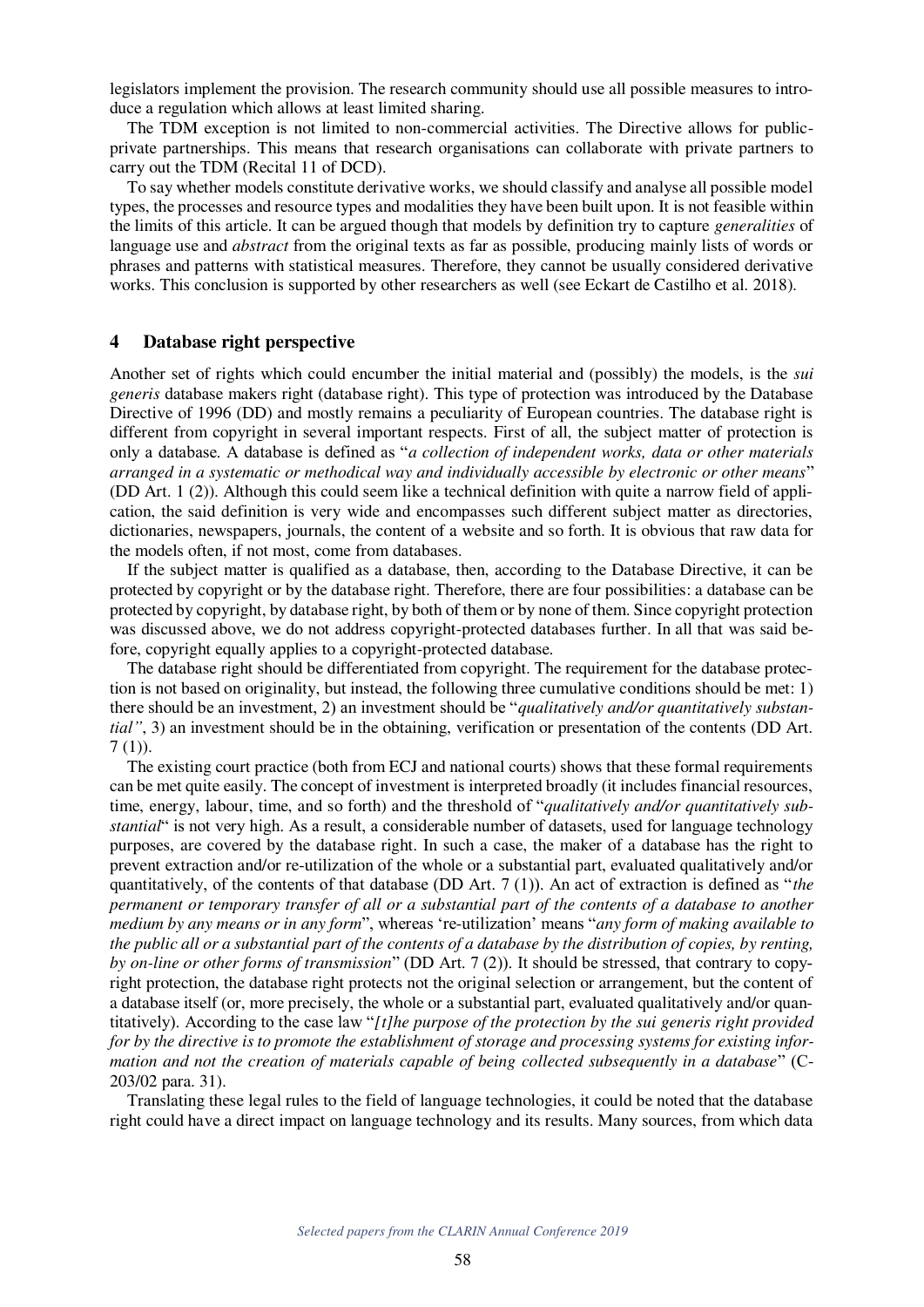is taken for the compilation of datasets, are protected by the database right. Further, the same two questions, which are relevant in the context of copyright, arise: first, if there is a legitimate ground for the use of a database, and, second, how a model can be affected by the database right.

Answering the first question, there can be no doubt that normally a collection of raw data from a database (see chapter 2) constitutes an act of extraction. While the Database Directive restricts the scope of the said right to the instances, when the whole or substantial part of the content of a database is copied (Art. 7 (1)), this is exactly the case in a typical raw data collection process. The problem is solved by the data mining exception introduced by the Copyright Directive (Art. 3 and 4), which expressly provides exceptions not only to copyright but also to the database right. Therefore, while normally, the collection of data falls into the sphere of the extraction right, it can still be legitimate if the requirements of the exception of data mining are met. As was said, the collection of data and development of the model is considered data mining. Therefore, additional permission from the database maker is not necessary.

The remaining question concerns models and their status from the database right perspective. As it was seen, models rely on datasets. Arguably, in some cases the interference with the re-utilization right is possible. As was explained, re-utilization means any form of making available to the public all or a substantial part of the contents of a database by the distribution of copies, by renting, by on-line or other forms of transmission. It should be borne in mind, that ECJ confirmed several times that re-utilization should be interpreted is a wide manner (see C-203/02 para. 51; C-173/11 para 20). In one of its latest decisions, ECJ has reiterated that 're-utilization' refers to *any* unauthorised act of distribution to the public of the contents of a protected database or a substantial part of such contents, while the nature and form of the process used are of no relevance in this respect (C-202/12 para 37). It can theoretically be argued that in a model, a certain amount of data (e.g., discrete words) is transmitted, that is re-utilized. Still, the right of re-utilization is infringed only if the whole or a substantial part, evaluated qualitatively and/or quantitatively, of a database is used. Lawful users of the database have a specific right to reutilize insubstantial parts of its contents for any purposes whatsoever.

In a model, the whole or a substantial part, evaluated quantitatively, of the content of a database is rarely re-created, but the same cannot be said for a substantial part, evaluated qualitatively. The substantial part evaluated qualitatively is a nebulous concept, which, according to the ECJ, refers to the scale of the investment in the obtaining, verification or presentation of the contents of the subject of the act of re-utilization, regardless of whether that subject represents a quantitatively substantial part of the general content of the protected database (C-203/02 para. 71). Also, a quantitatively negligible part of the content of a database may represent, in terms of obtaining, verification or presentation, a significant human, technical or financial investment (C-203/02 para. 71). So, in principle, even small excerpts of the original data can represent a qualitatively substantial part of the content of the protected database. Furthermore, the repeated and systematic re-utilization of insubstantial parts of the content of the database implying acts which conflict with a normal exploitation of that database or which unreasonably prejudice the legitimate interests of the maker of the database are not permitted (DD Art. 7(5)). Again, this can potentially pose a problem for language technologies, because it can be argued that in models some insubstantial parts of the database are re-utilized repeatedly and systematically.

In conclusion, the database right causes certain uncertainties and risks when it comes to the creation of models.

#### **5 Personal data protection perspective on the creation of language models used for commercial purposes**

Since several issues relating to personal data in language research have been previously addressed (see Kelli et al. 2019; Lindén et al. 2019; Kelli et al. 2018b) then only personal data aspects relevant for models are addressed in this article.

The General Data Protection Regulation (GDPR) defines personal data as "*any information relating to an identified or identifiable natural person*" (Art. 4 (1)).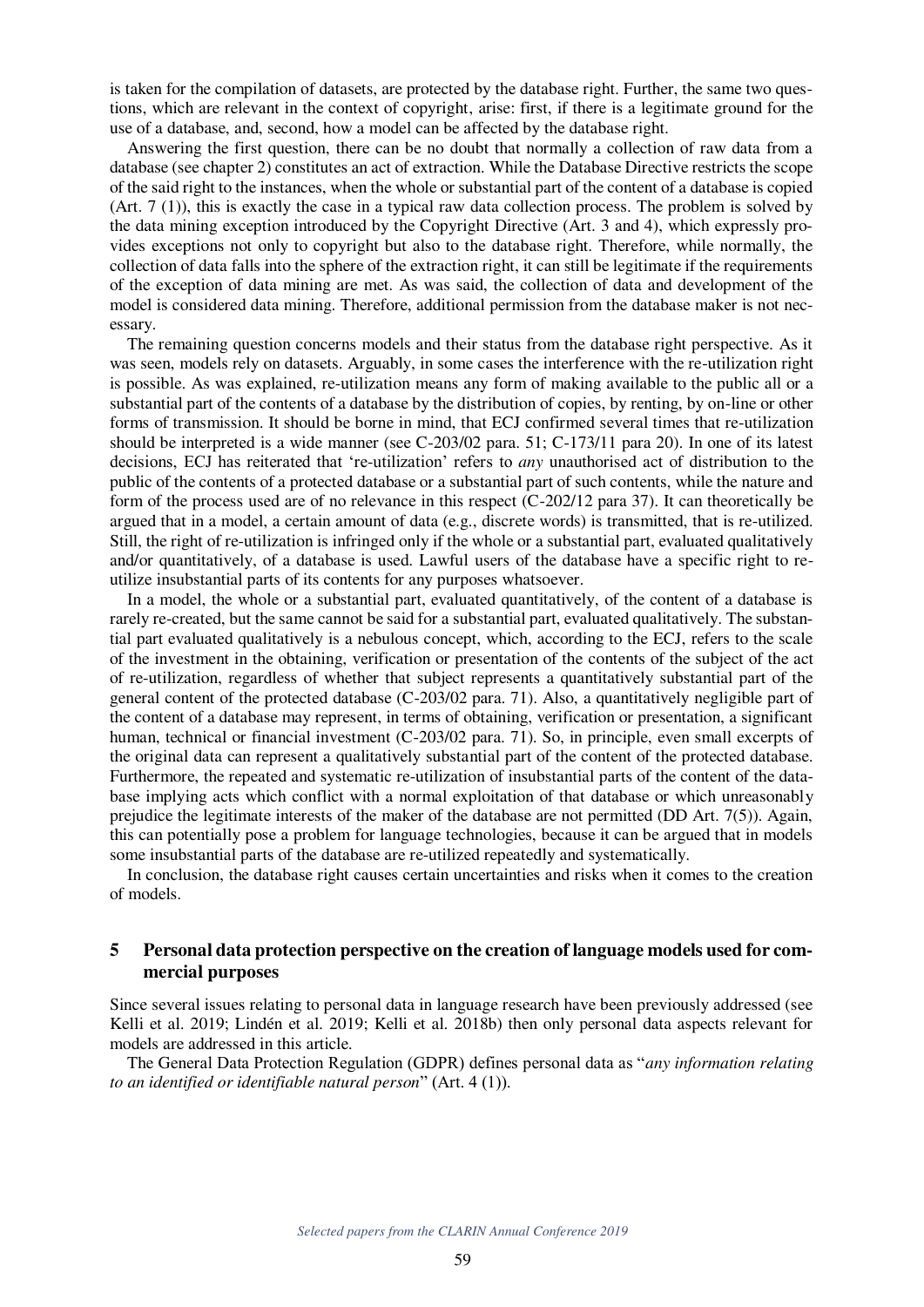It is possible that models contain personal data such as a name or an e-mail address. As a result, GDPR becomes applicable. To avoid legal restrictions stemming from the General Data Protection Regulation, it is advisable to anonymise data (for further discussion, see WP29 2014). The GDPR does not apply to anonymous information (Recital 26 of the GDPR).

However, it should be kept in mind that for personal data, there is no minimum segment in the audio synthesis. Even if the voice is synthesised using neural networks without any remnants of the person's original voice recording, having trained the network for research purposes using a publicly available radio transmission as training data, one is still using the personal data of that person when the person can be identified based on the synthesised output although there is no single bit in the network which could be attributed to the person's voice.

The main issue here is how to substantiate the processing<sup>12</sup> of personal data contained in a model. Generally speaking, the compilation of datasets containing personal data used to create models can be based on the consent, public interest research and legitimate interest (see, GDPR Art. 6 (1) a), e), f)). In case there is consent to process data for research purposes, or processing relies on public interest and the resulting model is used for research purposes as well, then there is no problem. There is also no problem if consent covers commercial use and public dissemination.

However, the situation becomes complicated when a dataset containing personal data is processed based on consent asked for research or on the public interest research exception, but the resulting model (where the personal data remains) is planned to be used for commercial purposes or be made publicly available. If the personal data is in the form of speech, then anonymization is rather difficult. In the described case, there are the following scenarios:

- 1. Argue that voice without any identifying information is not personal data (it is anonymous data). The key here is how to interpret the concept of an identifiable natural person (see Art. 4 (1); WP29 2007);
- 2. Ask for consent for commercial use (see WP29 2018);
- 3. Argue that the use of voice in the model is based on the legitimate interest (for further discussion, see WP29 2014a). Especially bearing in mind that the identification is impossible or almost impossible and the voice does not contain any data which would affect the data subject negatively;
- 4. Technically modulate the voice data so that it no longer resembles the original speaker without destroying the properties of the speech signal essential for the intended application.

The first and third options are somewhat uncertain and pose legal risks.

#### **6 The commercialisation of language models**

#### **6.1 The general framework for commercialisation**

The goal of commercialisation is to derive profit from adding value to some raw material. The raw material can be any input that is further processed before it is commercialised. A minimal act of further processing is copying. In this work, we explore the conditions for commercialising a language model. In the following, we will compare some practices in different countries for further processing language data to produce language models for commercialisation.

#### **6.2 National approaches to commercial exploitation of language models**

Czechia. At LINDAT/CLARIAH-CZ<sup>13</sup>, hosted at Charles University, Prague, the choice made was rather cautious. If a source of data contains a non-commercial clause (such as –NC in CC licences), it is considered binding for any derivative work and also for models which are not deemed copyrightable. This is equally applied to data and models Charles University produces itself. That allows us to keep releasing our annotated corpora under CC licenses and yet try to protect their commercial use. That is

 $12$  The GDPR defines processing as "any operation or set of operations which is performed on personal data or on sets of personal data, whether or not by automated means, such as collection, recording, organisation, structuring, storage, adaptation or alteration, retrieval, consultation, use, disclosure by transmission, dissemination or otherwise making available, alignment or combination, restriction, erasure or destruction" (Art. 4 (2)).

<sup>13</sup> https://lindat.cz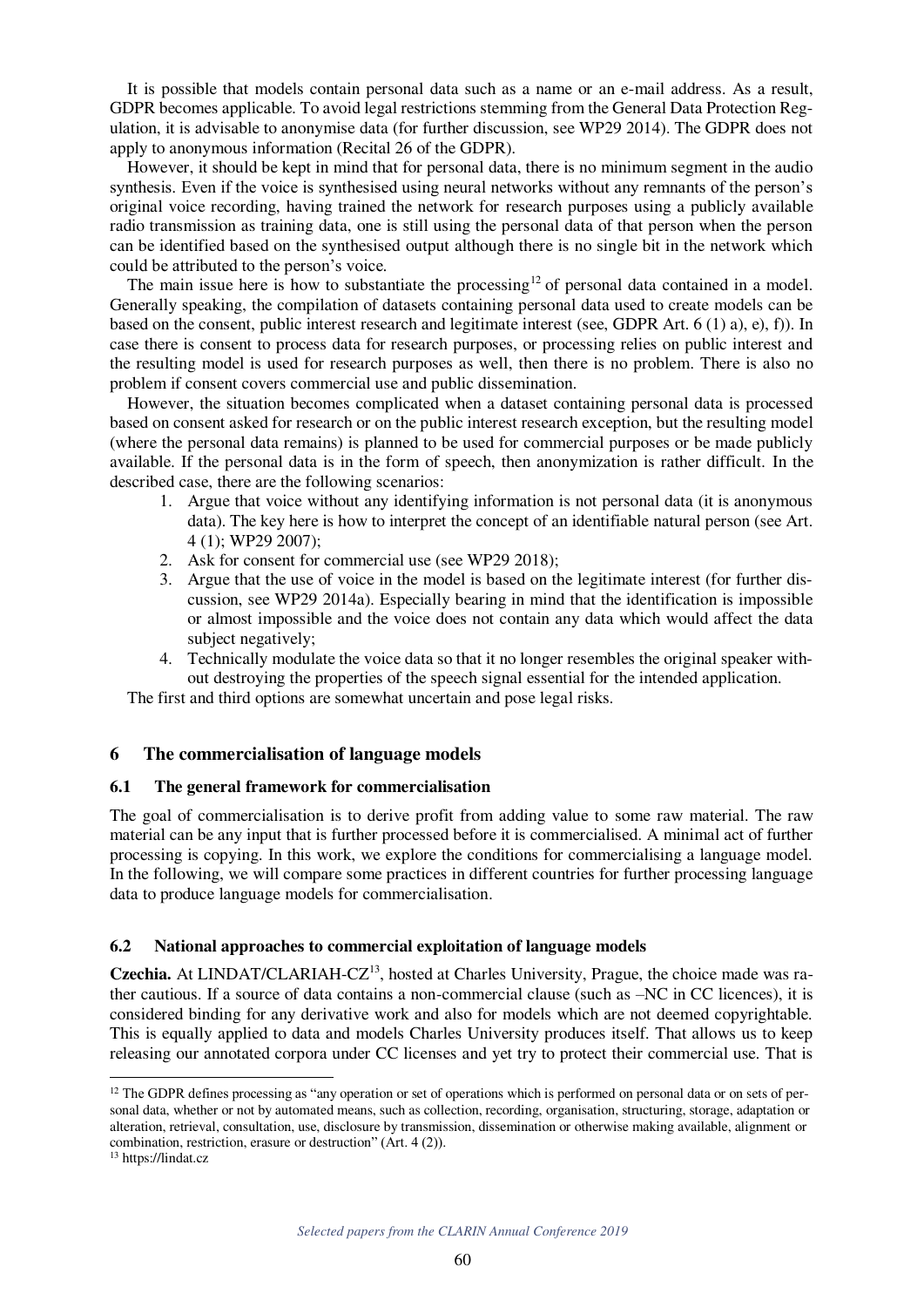why we release all UD models (parsing and morphology from >100 treebanks) under -NC, regardless of the original CC clauses attached to the dataset CC licence, and at the same time we cooperate with a commercial NLP company on licensing for the commercial sector under the following procedure:

(i) We say that for the models, we charge only for the convenience of the user, so that s/he does not have to go through the training process, usually just some small money (any commercial user can train the model themselves if they possess the expertise). However, this makes commercial use legal only for models from corpora that are free of further restrictions (e.g. CC-BY and similar).

(ii) For legal use of the models trained from datasets with restrictions (CC-BY-NC(-SA), but also one GPL, etc., see https://lindat.mff.cuni.cz/repository/xmlui/page/licence-UD-2.5#) the commercial NLP company contacts the dataset creators one by one and tries to make a deal for the commercial use of the dataset. Based on these deals they offer to their commercial client to clear the models for these datasets by getting them commercial licenses for the underlying datasets. That gets the clients into the situation when they have legal access to the datasets for commercial use, and they have paid us the fee for the convenience of training the models for them.

LINDAT/CLARIAH-CZ itself is one of those dataset creators, so if the commercial use case involves Czech, we get something for training the models and something for the commercial license of the annotated dataset(s).

**Estonia.** Ideally, all the groundwork from raw data collection to annotated datasets as described in section 2 (steps 1-3) would be done by researchers who have the benefits of using data for research purposes. The result of the first steps would remain a derivative or original work (including *sui generis* databases), strictly managed by the research organisation, subject to copyright and subject to conditions of use determined by the research organisation in accordance with the input data rights.

The model building phase (step 4) could also involve collaboration between researchers and companies, where companies outsource the expertise of researchers in data processing and researchers process or determine, the appropriate parameters in the (automatic) model creation process that meet the business model development goals.

Cases where researchers work (in part, also in their start-up) in a business enterprise or a start-up that has grown out of a research institution are more complicated.

The commercial use of language resources, including the creation of models, should, in any case, remain a tailor-made activity and the value-added for business purposes should be left to the researchers. In doing so, researchers can ensure that the model does not include raw data that conflicts with the conditions of use of the first steps (1-3).

For example, there are three different morphosyntactic analysis models available for the development of language technology in Estonia that can be used (and have been used) under the CC-BY-SA license. Researchers of the University of Tartu create these models by training on a variety of text materials with different legal regimes, but in the resulting model, none of the text used as reference data is in a recognisable form. The same is true with the statistical machine translation model.

**Finland.** As soon as an organisation has lawful access to a dataset, it can create a model based on the dataset. Provided that the model does not contain substantial reproducible parts of the original copyrightprotected data, the model is an independent work which can be given whatever license its creator chooses. However, if a dataset has additional restrictions, e.g. non-commercial use, this means that the organisation cannot engage in such activities for producing models with the dataset unless the restriction is lifted. This is similar to the situation described for Czechia.

Greece. To the best of our knowledge, there are very few models for modern Greek publicly available<sup>14</sup>, and these are distributed under a CC-BY-NC-SA licence, most probably because they have been trained on the relevant UD treebank licensed with the same terms. It also seems that there are not yet any discussions on the commercial use of models. As regards language resources of modern Greek, the interest lies mainly on annotated datasets and relevant tools and services.

<sup>&</sup>lt;sup>14</sup> https://ufal.mff.cuni.cz/udpipe/models and https://spacy.io/models/el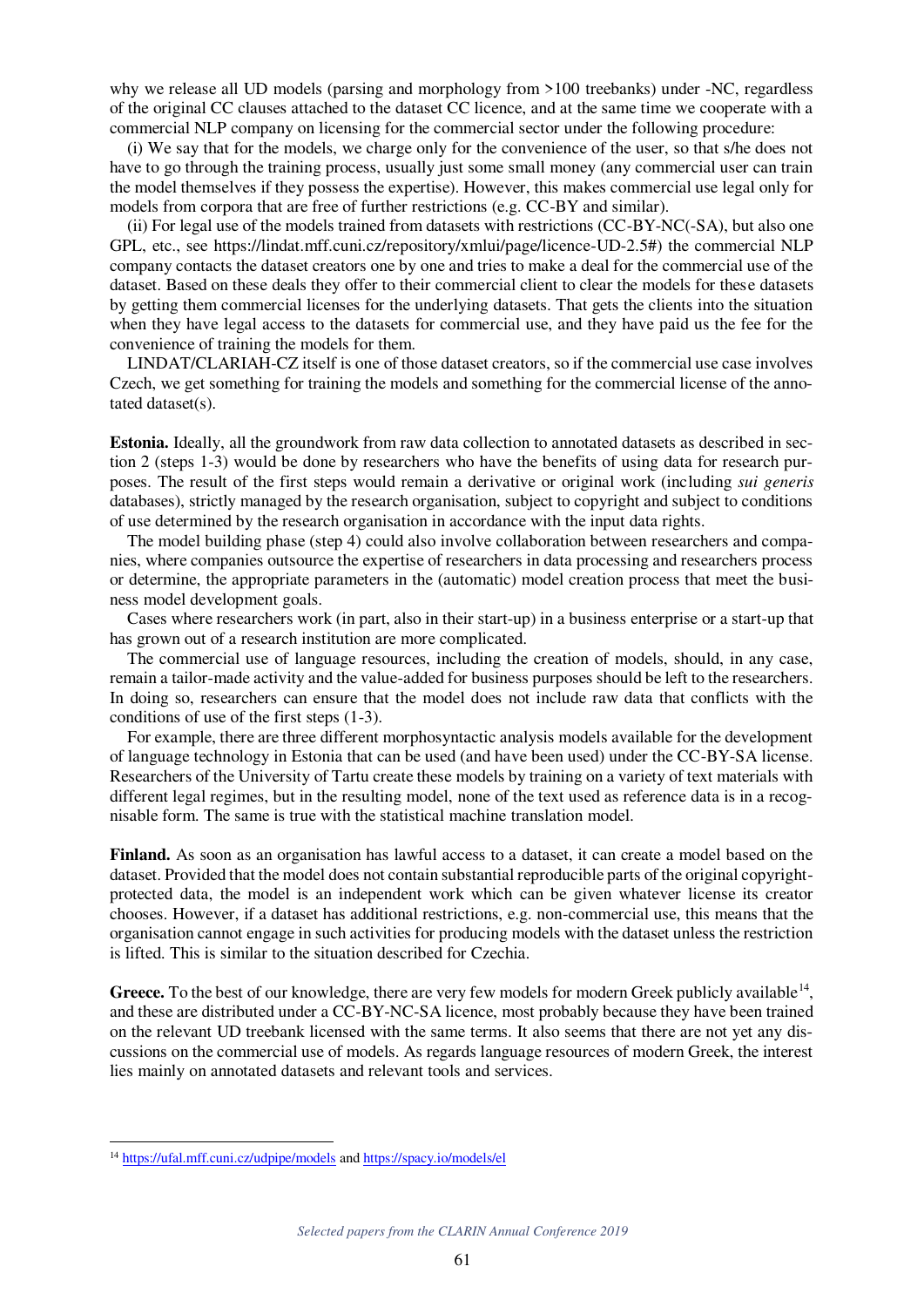**Lithuania.** There is no reliable data concerning the commercial exploitation of language models in Lithuania. Models are mainly prepared by educational and scientific institutions, and they tend to make models either publicly open<sup>15</sup>, or make them available on request. It is important to note that models are shared only for non-commercial purposes. Requests for commercial use are declined. If models are shared, the specific public licence is applied. It has to be noted, that language resources used in the framework of the CLARIN-LT, are not licensed by one of the Creative Commons licences, but the specific public licence was prepared by Lithuanian team of lawyers.

#### **7 Conclusion**

The creation of language models relies on the use of language data. Language data could contain copyright-protected works, objects of related rights (performances, recordings, databases) and personal data. Therefore, its use is restricted by copyright and personal data protection laws. The process of creating a model can involve text and data mining (TDM). From the copyright perspective, TDM in itself is not an activity requiring a legal basis (consent or exception). However, to conduct TDM, there is a need to copy language data (copyright-protected works, objects of related rights) which must have a legal basis. The Digital Copyright Directive introduced a mandatory exception for TDM, which allows making reproductions for TDM.

The creation of a language model involves several complex human intellectual activities, such as choosing and annotating datasets as well as choosing the software and tweaking its parameters. The outcome of the preparatory software activities is applied to a prepared dataset to compile a language model.

If the created language model contains copyrighted language data used to develop the model, then the model is subject to the same copyright restrictions as the data. However, this depends on the model type. In most cases, models do not contain copyright-protected content.

From the perspective of database right, the use of models in certain cases theoretically could infringe re-utilization right, although the legal practice has not settled this issue yet.

There is also the question of whether they contain enough material to breach personal data regulations. For instance, models containing speech need to address personal data issues.

The authors' main conclusion is that language models usually do not have the same legal restrictions as language data used to create them.

The authors' key findings can be visualised with the following graph:

<sup>&</sup>lt;sup>15</sup> Some examples can be found here: http://mwe.lt/, https://www.semantika.lt/, etc.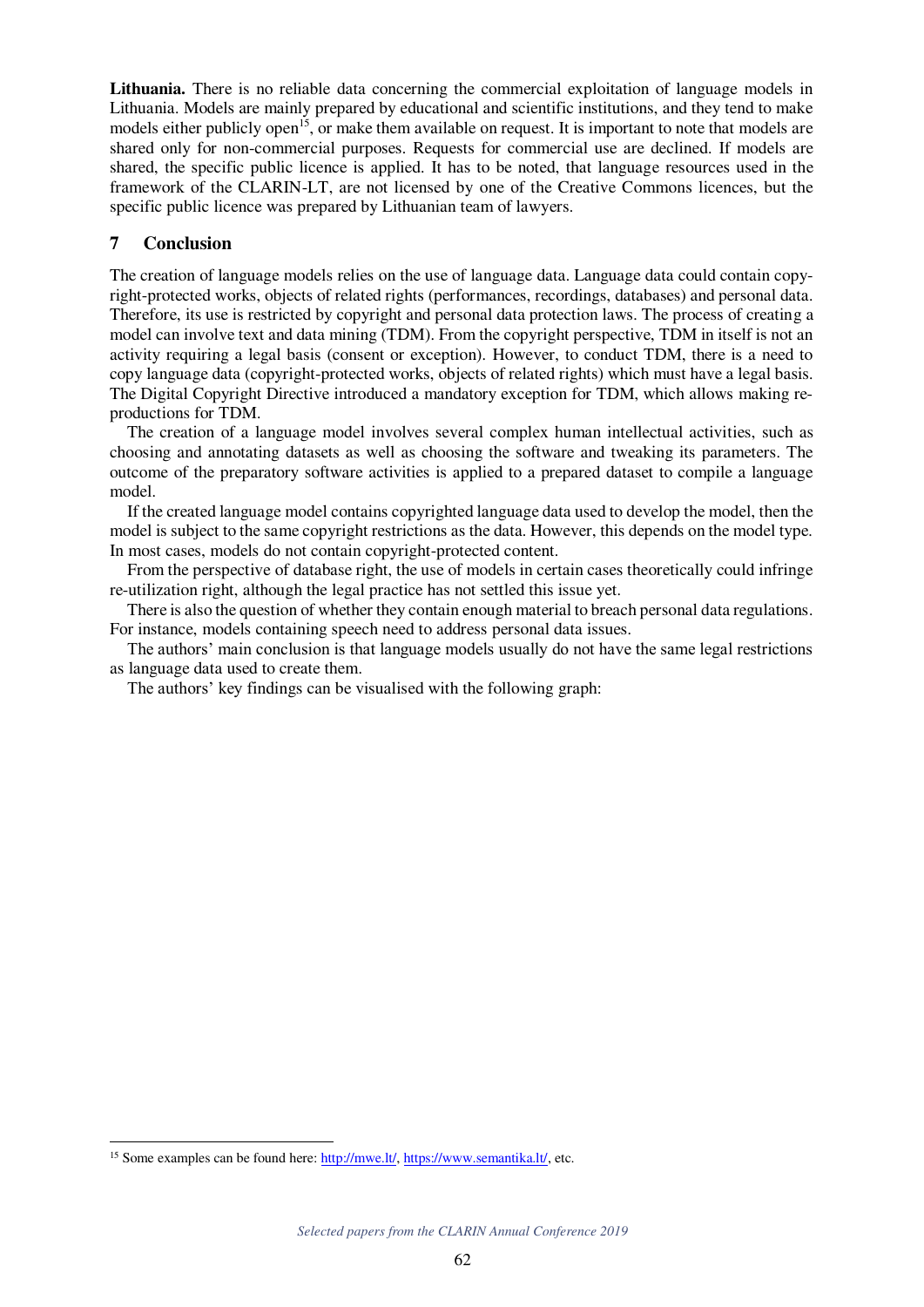

Figure 1: Process of developing language technology

### **Acknowledgements**

Research is supported by the ERDF project "Federated Content Search for the Center of Estonian Language Resources (2014-2020.4.01.16-0134) under the activity "Support for Research Infrastructures of National Importance, Roadmap" and by the Research and Development Program "Estonian Language Technology 2018-2027" of the Ministry of Education and Research.

#### **References**

- [Birštonas and Usonienė 2013] Ramunas Birstonas, Jurate Usoniene. 2013. Derivative Works: Some Comparative Remarks from the European Copyright Law. *UWM Law Review*, Volume 5.
- [Berne Convention] Berne Convention for the Protection of Literary and Artistic Works (as amended on September 28, 1979). Available at https://wipolex.wipo.int/en/text/283698 (2.2.2020).
- [CC BY-ND] Creative Commons Attribution-NoDerivatives 4.0 International Public License. Available at https://creativecommons.org/licenses/by-nd/4.0/legalcode (2.2.2020).
- [Czech Copyright Act] Copyright Act (121/2000). Available at https://www.wipo.int/edocs/lexdocs/laws/en/cz/cz043en.pdf (2.2.2020).
- [C‑476/17] C‑476/17. Pelham GmbH, Moses Pelham, Martin Haas *vs* Ralf Hütter, Florian Schneider‑Esleben (29 July 2019). Available at https://eur-lex.europa.eu/legal-content/EN/TXT/?qid=1576587562212&uri=CELEX%3A62017CJ0476 (2.2.2020).
- [C-5/08] Case C-5/08. Infopaq International A/S *vs* Danske Dagblades Forening (16 July 2009). Available at https://eur-lex.europa.eu/legal-content/EN/TXT/?qid=1555243488182&uri=CELEX:62008CJ0005 (14.4.2019).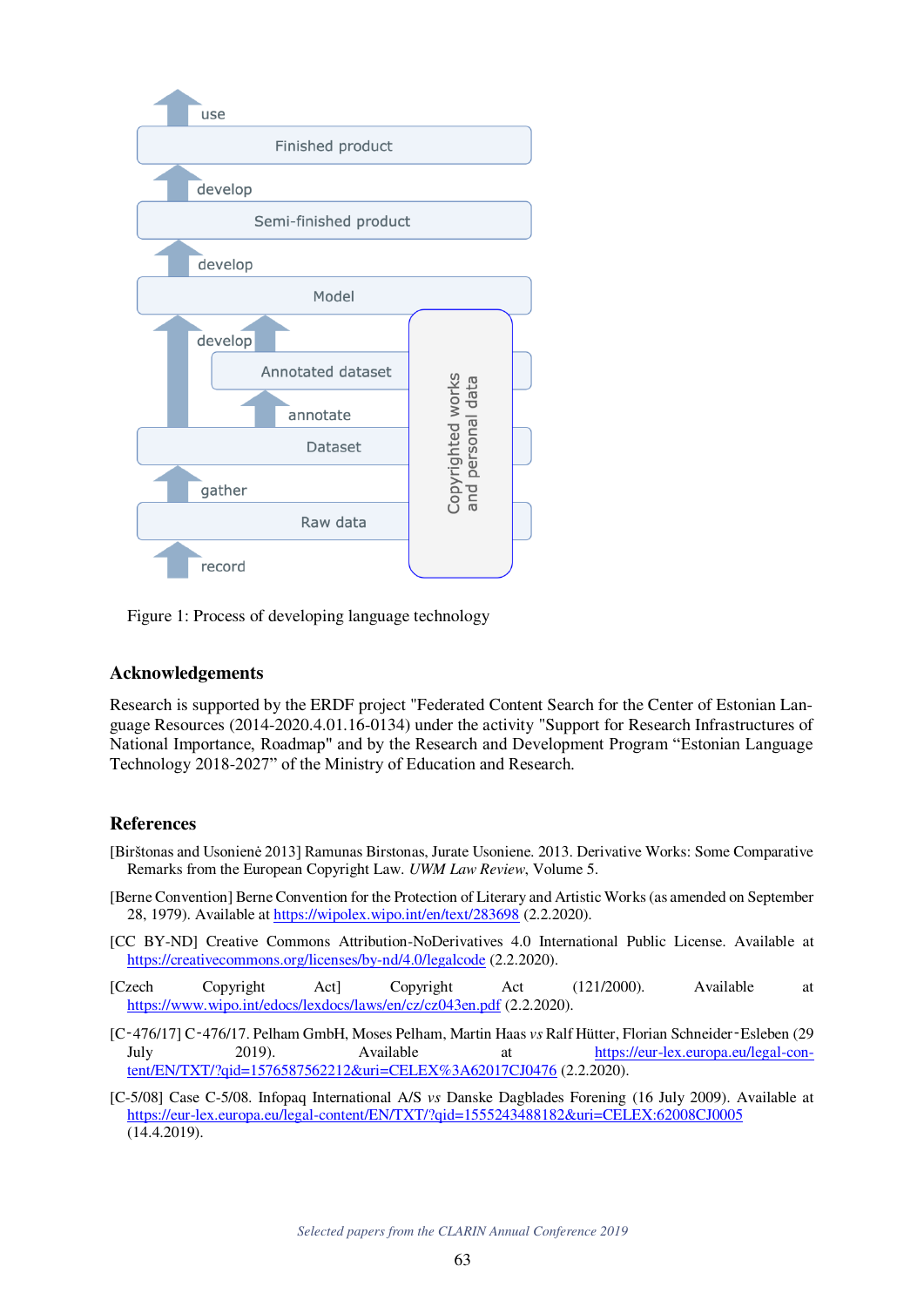- [C-203/02] Case C-203/02. The British Horseracing Board *vs* William Hill Organization (9 November 2004). Available at  $\frac{h}{dt}$  at  $\frac{h}{dt}$  at  $\frac{h}{dt}$  at  $\frac{h}{dt}$  at  $\frac{h}{dt}$  at  $\frac{h}{dt}$  at  $\frac{h}{dt}$  at  $\frac{h}{dt}$  at  $\frac{h}{dt}$  at  $\frac{h}{dt}$  at  $\frac{h}{dt}$  at  $\frac{h}{dt}$  at  $\frac{h}{dt}$  at  $\frac{h}{dt}$  at  $\frac{h}{dt}$  at  $\frac{h}{dt}$  at tent/EN/TXT/?qid=1580123225598&uri=CELEX:62002CJ0203 (27.1.2020).
- [C-173/11] Case C-173/11. Football Dataco *vs* Sportradar (18 October 2012). Available at https://eur-lex.europa.eu/legal-content/EN/TXT/?qid=1580123660404&uri=CELEX:62011CJ0173 (27.1.2020).
- [C-202/12] Case C-202/12. Innoweb *vs* Wegener ICT Media (19 December 2013). Available at https://eur-lex.europa.eu/legal-content/EN/TXT/?qid=1580124636913&uri=CELEX:62012CJ0202 (27.1.2020).
- [Database Directive = DD] Directive 96/9/EC of the European Parliament and of the Council of 11 March 1996 on the legal protection of databases. OJ L 77/20, 27.3.1996, pp. 20–28. Available at https://eur-lex.europa.eu/legal-content/EN/TXT/?qid=1580123910536&uri=CELEX:31996L0009 (27.1.2020).
- [Digital Copyright Directive = DCD] Directive (EU) 2019/790 of the European Parliament and of the Council of 17 April 2019 on copyright and related rights in the Digital Single Market and amending Directives 96/9/EC and 2001/29/EC. OJ L 130, 17.5.2019, pp. 92-125. Available at https://eur-lex.europa.eu/legal-content/EN/TXT/?qid=1572352552633&uri=CELEX:32019L0790 (26.1.2020).
- [Devlin et al. 2018] Jacob Devlin, Ming-Wei Chang, Kenton Lee, Kristina Toutanova. 2018. BERT: Pre-training of Deep Bidirectional Transformers for Language Understanding. ArXiv:1810.04805 [Cs].
- [Eckart de Castilho et al. 2018] Eckart de Castilho, R., Dore, G., Margoni, T., Labropoulou, P. & Gurevych, I. 2018. A legal perspective on training models for Natural Language Processing. *Proceedings of the Eleventh International Conference on Language Resources and Evaluation (LREC 2018)*, Miyazaki, Japan, ELRA. Available at http://www.lrec-conf.org/proceedings/lrec2018/pdf/1006.pdf (17.4.2019).
- [Estonian Copyright Act] Copyright Act (12.12.1992). Available at https://www.riigiteataja.ee/en/eli/504042019001/consolide (2.2.2020).
- [Finnish Copyright Act] Copyright Act (404/1961). Available at https://www.finlex.fi/en/laki/kaannokset/1961/en19610404 (2.2.2020).
- [Grave et al. 2018] Edouard Grave, Piotr Bojanowski, Prakhar Gupta, Armand Joulin, Tomas Mikolov. 2018. Learning word vectors for 157 languages. ArXiv Preprint ArXiv:1802.06893.
- [GDPR] Regulation (EU) 2016/679 of the European Parliament and of the Council of 27 April 2016 on the protection of natural persons with regard to the processing of personal data and on the free movement of such data, and repealing Directive 95/46/EC (General Data Protection Regulation). OJ L 119, 4.5.2016, p. 1-88. Available at https://eur-lex.europa.eu/legal-content/EN/TXT/?qid=1555312258399&uri=CELEX:32016R0679 (2.2.2020).
- [Greek Copyright Law] Greek Copyright, Related Rights and Cultural Matters (Law 2121/1993 amended by Law 4531/2018). Available at https://www.opi.gr/en/library/law-2121-1993 (5.2.2020).
- [Ilin and Kelli 2019] The Use of Human Voice and Speech in Language Technologies: The EU and Russian Intellectual Property Law Perspectives. Juridica International 28, 17-27. Available at https://www.juridicainternational.eu/public/pdf/ji $2019$  1 17.pdf (2.2.2020).
- [InfoSoc Directive] Directive 2001/29/EC of the European Parliament and of the Council of 22 May 2001 on the harmonisation of certain aspects of copyright and related rights in the information society. *Official Journal L 167*, 22/06/2001 P. 0010 – 0019. Available at https://eur-lex.europa.eu/legal-content/EN/TXT/?qid=1555254956114&uri=CELEX:32001L0029 (14.4.2019).
- [Kamocki et al. 2019] Pawel Kamocki, Erik Ketzan, Julia Wildgans, Andreas Witt. 2019. New exceptions for Text and Data Mining and their possible impact on the CLARIN. In: Inguna Skadina, Maria Eskevich (Ed.). Selected papers from the CLARIN Annual Conference 2018. Linköping University Electronic Press, 66-71. Available at http://www.ep.liu.se/ecp/article.asp?issue=159&article=007&volume= (2.2.2020).
- [Kelli et al. 2019] Aleksei Kelli, Krister Lindén, Kadri Vider, Pawel Kamocki, Ramunas Birštonas, Silvia Calamai, Penny Labrpolou, Maria Gavrilidou, Pavel Straňák. 2019. Processing personal data without the consent of the data subject for the development and use of language resources. In: Inguna Skadina, Maria Eskevich (Ed.). Selected papers from the CLARIN Annual Conference 2018. Linköping University Electronic Press, 72-82. Available at http://www.ep.liu.se/ecp/159/008/ecp18159008.pdf (29.1.2020).
- [Kelli et al. 2018a] Aleksei Kelli, Tõnis Mets, Lars Jonsson, Krister Lindén, Kadri Vider, Ramūnas Birštonas, Age Värv. 2018. Challenges of Transformation of Research Data into Open Data: the Perspective of Social Sciences